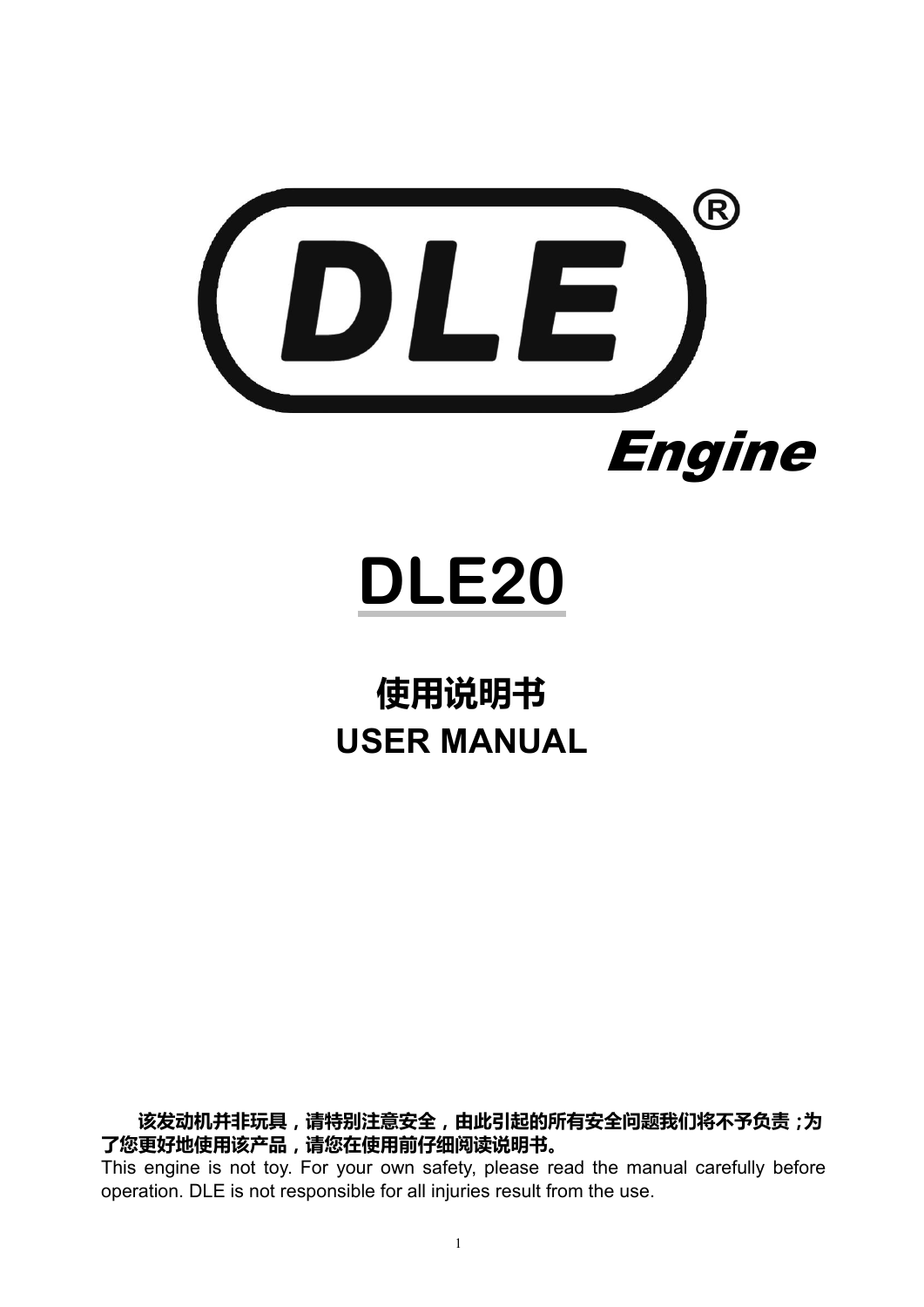# **一、安全**(**SAFETY INSTRUCTIONS**)

1、使用前请仔细检查螺旋桨、发动机架等相关部位,保证螺丝、镙母不松动,安装时 最好使用螺纹胶(如:LOCTITTE 242)固定螺丝、螺母。

Before every use, check the engine assembly, propeller and airframe carefully for loose screws and nuts. Loctite is strongly recommended on all the screws.

**2、请注意:如果要在试车台上磨合或测试发动机,必须有很好的减震装置,否则可能 导致发动机部分零件的损坏,最好把发动机安装在飞机上进行磨合。**

**During the break-in process, engine must running with shock absorber installed. Or the engine will be seriously damaged by vibration. The best way for break-in process is mount the engine on a plane.**

3、发动机在运行时,任何人不许在螺旋桨旋转平面前的位置。

Always stand clear of and behind the propeller; never allow anyone including yourself, to be in front of or to the sides of the propeller when starting or running the engine. Anyone near the engine should wear protective eyewear. Do not wear loose clothing near the engine or propeller.

# **二、 发动机数据:(SPECIFICATIONS)**

1、性能:(Performance)

2.5HP/9000rpm (2.5HP/9000rpm) 怠速:1750 rpm/分钟 (Idle Speed: 1750rpm/min.) 拉力6Kg/海拔100米 (Static Thrust 6Kg/ 100 meters Altitude) 拉力5.3Kg/海拔1800米 (Static Thrust 5.3Kg / 1800 meters Altitude) 适用螺旋桨规格:14 X10; 15 X 8; 16 X 6; 16 X 8; 17 X 6 (The specification of the aircraft propeller:  $14 \times 10$ ;  $15 \times 8$ ;  $16 \times 6$ ;  $16 \times 8$ ;  $17 \times 6$ ) 适用火花塞型号(the type of the sparking plug): NGK CM6

2、参数:(Parameter)

排量( Exhaust Amount ) : 20cm<sup>3</sup> 缸径×行程( diameter × stroke ) : 32mm×25mm 压缩比(Ratio of compression) : 10.5:1 润滑比(Ratio of lubricating capacity) : 30:1 重量: 主机650克+排气管50克+点火器120克 Weight: Main engine - 650g Exhaust pipe - 50g Ignition equipment - 120g

### **三、发动机的调整(ENGINE ADJUSTMENT)**

1、每台发动机出厂时都经过了初步调整,用户可以直接使用。但各地区的海拔高度 将会影响化油器的正常工作,化油器油针可能需要进行微调才能达到最佳的工作位置。 Every engine has been adjusted to average mixture settings which will most likely allow the engine to start and run in most locations. However, as altitudes and barometric pressures vary by location, it is very likely that the carburetor mixture settings will need to be adjusted to obtain optimum performance.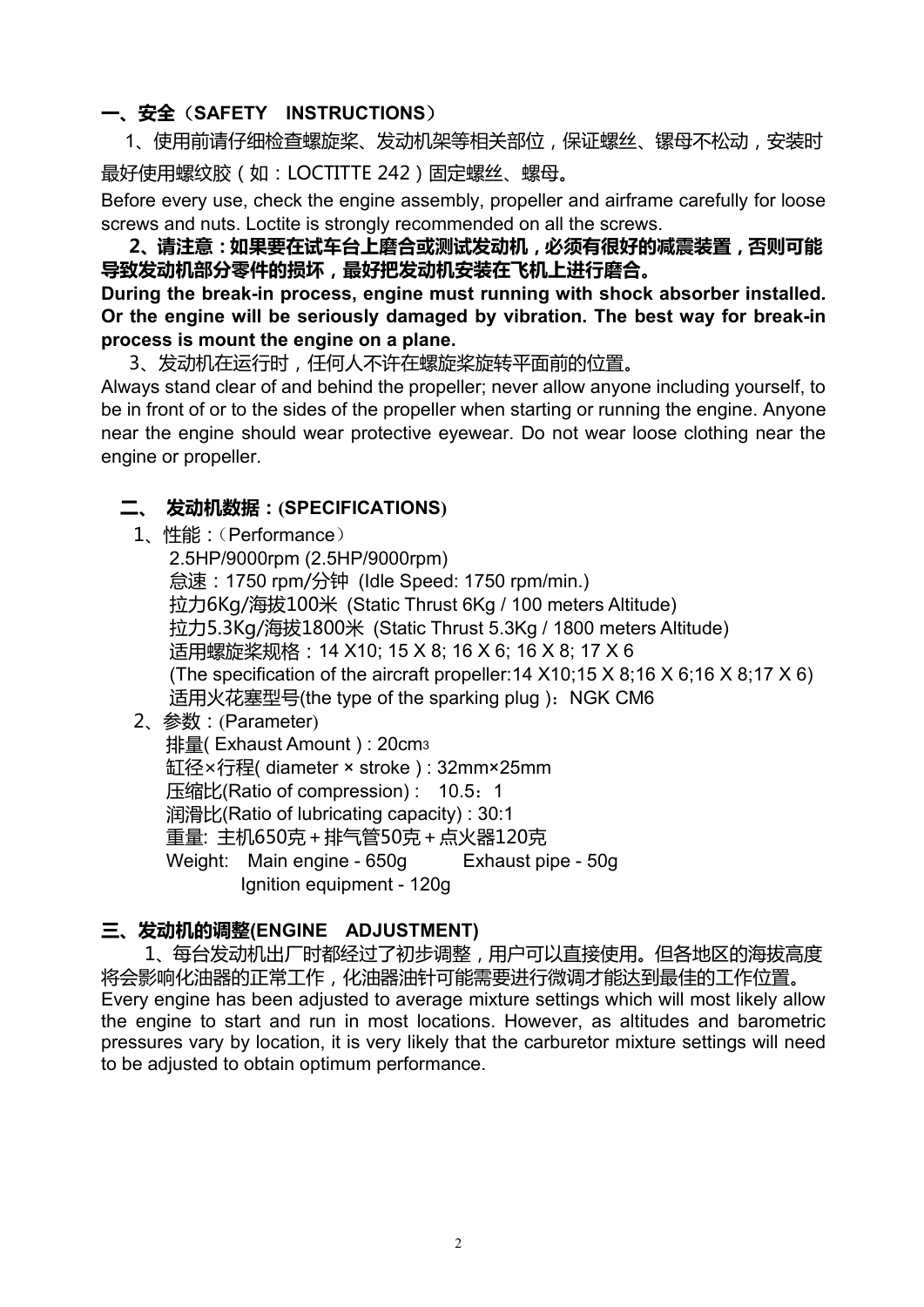2、功能及调整(Functions and Adjustments)



- (1)、风门,冷启动时使用(Choke Lever)
- (2)、油门(Throttle Lever)
- (3)、怠速调节螺丝(Idle Speed AdjustmentScrew)
- (4)、低速油针(Low Speed Mixture Adjustment Screw)
- (5) 高速油针(High Speed Mixture Adjustment Screw)

调整:顺时针转动怠速螺丝3将增大怠速转速,同时要配合低速油针4一起调整,顺 时针转动低速油针减少油量(一般是把油针拧到底再退回1.5圈);高速油针5(退回1.5-2 圈)最好使用转速表来调整,使发动机达到最高转速,加减速顺畅为最佳。

ADJUSTMENT: A general starting point is 1.5 turns out for the low speed needle (See No. 4), and 1.5-2 turns out for the high speed needle (See No. 5).

Adjust the High needle to peak rpm. If ever the engine slows or dies while at full throttle, the high speed mixture is likely too lean.

Adjust the Low needle until you achieve a smooth idle and a reliable transition to high throttle. If the engine dies when the throttle is advanced, the mixture is likely too lean. If the engine stumbles when the throttle is advanced, the mixture is likely too rich.

 **调整化油器高速油针时请注意:混合气调整过稀将导致发动机严重过热和火花塞烧 毁。大油门燃烧后火花塞的颜色应该是黄色,说明混合气浓度比较合适. 混合气调整过 浓时,特别是高速油针的调整,发动机快速收油门容易熄火。**

**Caution: Don't be tempted to run an overly rich mixture. A too rich mixture will only result in poor engine performance (engine easily off in a quick accelerating and deaccelerating process), pre-mature carbon buildup, a fouled plug and excessive exhaust residue. However, a lean mixture will also damage the cylinder and piston badly. After few tmes full throttle test and check the spark plug, it appears to be yellow ifmixture had been set properly.**

- 3、发动机的启动 (Start-up the engine)
- (1)关闭风门,加大油门,打开点火电源.

Step 1: Close the Choke and turn on the ignition, advance throttle to full position.

(2)用力转动螺旋桨,(最好用启动棒)直到发动机发出爆炸声.发动机会运转1-2秒而 自动熄火.(首次启动或长时间不用可能需要转动多次螺旋桨)。